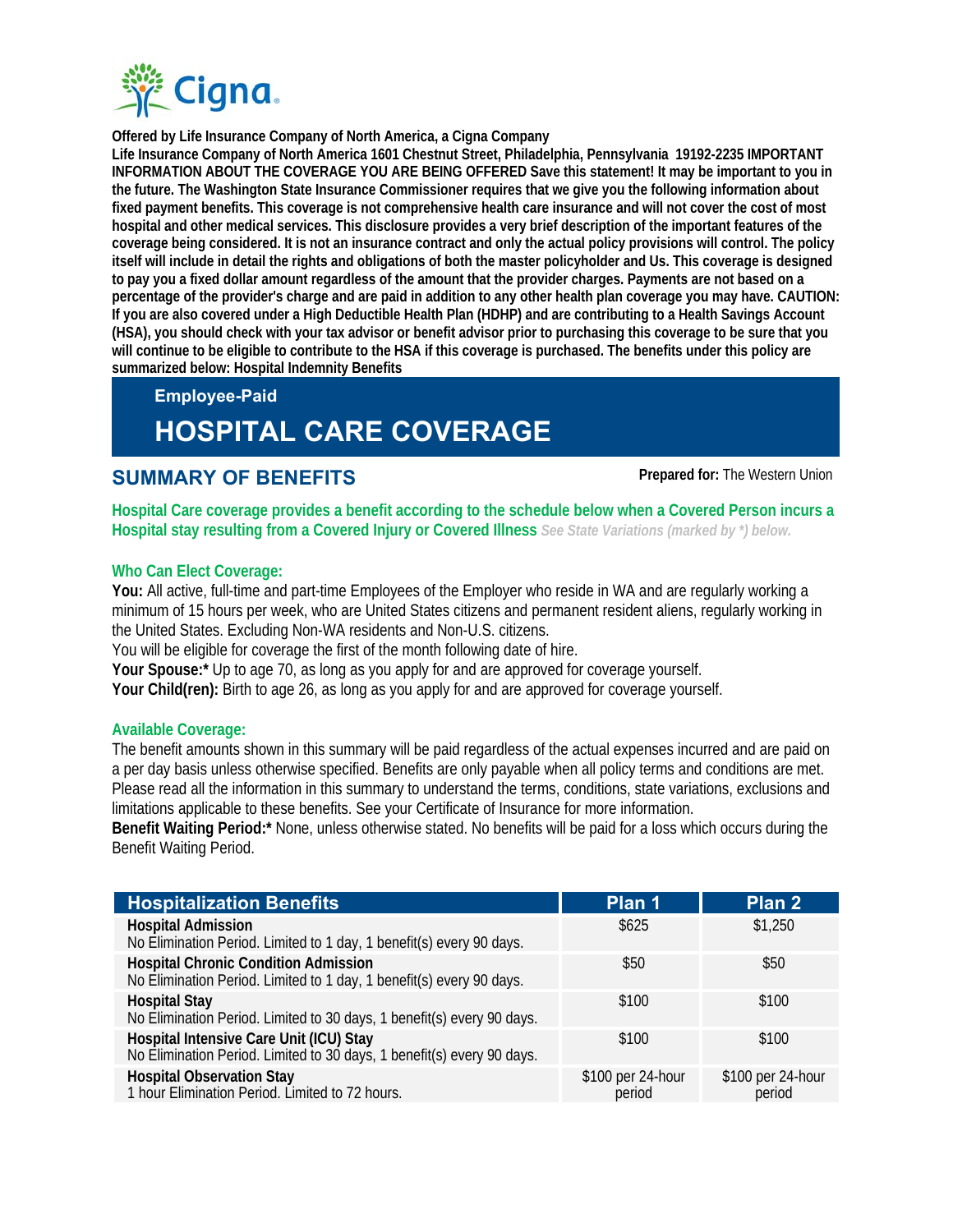### **Employee's Semi-Monthly Cost of Coverage:**

| <b>Tier</b>                                                                                            | Plan 1  | Plan 2  |  |
|--------------------------------------------------------------------------------------------------------|---------|---------|--|
| <b>Employee Only</b>                                                                                   | \$4.61  | \$7.28  |  |
| <b>Employee &amp; Spouse</b>                                                                           | \$9.92  | \$15.79 |  |
| Employee & Child(ren)                                                                                  | \$8.62  | \$13.41 |  |
| <b>Employee &amp; Family</b>                                                                           | \$13.92 | \$21.92 |  |
| $\mu$ $\sigma$ $\mu$ $\mu$ $\mu$ $\mu$ $\mu$ $\mu$<br>$\sim$ $\sim$ $\sim$ $\sim$ $\sim$ $\sim$ $\sim$ |         |         |  |

*Costs are subject to change. Actual per pay period premiums may differ slightly due to rounding.*

#### **NOTE: The following are some of the important policy provisions, terms and conditions that apply to benefits described in the policy. This is not a complete list. See your Certificate of Insurance for more information.**

**Benefit Amounts Payable:** Benefits for all Covered Persons are payable at 100% of the Benefit Amounts shown, unless otherwise stated. Late applicants, if allowed under this plan, may be required to provide medical evidence of insurability.

# **Benefit-Specific Conditions, Exclusions & Limitations (Hospital Care):**

**Hospital Admission:** Must be admitted as an Inpatient due to a Covered Injury or Covered Illness. Excludes: treatment in an emergency room, provided on an outpatient basis, or for re-admission for the same Covered Injury or Covered Illness (including chronic conditions).

**Hospital Chronic Condition Admission:** Must be admitted as an Inpatient due to a covered chronic condition and treatment for a covered chronic condition must be provided by a specialist in that field of medicine. Excludes: treatment in an emergency room, provided on an outpatient basis, or for re-admission for the same Covered Injury or Covered Illness (including chronic conditions).

**Hospital Stay:** Must be admitted as an Inpatient and confined to the Hospital, due to a Covered Injury or Covered Illness, at the direction and under the care of a physician. If also eligible for the ICU Stay Benefit, only 1 benefit will be paid for the same Covered Injury or Covered Illness, whichever is greater. Hospital stays within 90 days for the same or a related Covered Injury or Covered Illness is considered one Hospital Stay.

**Intensive Care Unit (ICU) Stay:** Must be admitted as an Inpatient and confined in an ICU of a Hospital, due to a Covered Injury or Covered Illness, at the direction and under the care of a physician. If also eligible for the Hospital Stay Benefit, only 1 benefit will be paid for the same Covered Injury or Covered Illness, whichever is greater. ICU stays within 90 days for the same or a related Covered Injury or Covered Illness is considered one ICU stay.

**Hospital Observation Stay:** Must be receiving treatment for a Covered Injury or Covered Illness in a Hospital, including an observation room, or ambulatory surgical center, for more than 1 hours on a non-inpatient basis and a charge must be incurred. This benefit is not payable if a benefit is payable under the Hospital Stay Benefit or Hospital Intensive Care Unit Stay Benefit.

# **Common Exclusions and Limitations:**

**Exclusions:\*** In addition to any benefit-specific exclusion, benefits will not be paid for any Covered Injury or Covered Illness which is caused by or results from any of the following (unless otherwise provided for in the policy): • Intentionally self-inflicted injury, suicide or any attempted threat while sane or insane; • Commission or attempt to commit a felony or an assault; • Declared or undeclared war or act of war;• A Covered Injury or Covered Illness that occurs while on active duty service in the military, naval or air force of any country or international organization. Upon our receipt of proof of service, we will refund any premium paid for this time. Reserve or National Guard active duty training is not excluded unless it extends beyond 31 days;• Voluntary ingestion of any narcotic, drug, poison, gas or fumes, unless prescribed or taken under the direction of a Physician and taken in accordance with the prescribed dosage (excludes WA residents); Operating any type of vehicle while under the influence of alcohol or any drug, narcotic or other intoxicant including any prescribed drug for which the Covered Person has been provided a written warning against operating a vehicle while taking it. "Under the influence of alcohol", for purposes of this exclusion, means intoxicated, as defined by the law of the state in which the Covered Injury or Covered Illness occurred. (excludes WA residents);• Those not necessary, as determined by Us in accordance with generally accepted standards of medical practice, for the diagnosis, care or treatment of the physical or mental condition involved. This applies even if they are prescribed, recommended, or approved by the attending physician;• Elective or cosmetic surgery. This does not include reconstructive, cosmetic surgery: a) incidental to or following surgery for trauma, infection or other disease of the involved part; or b) due to congenital disease or anomaly of a Covered Dependent child which has resulted in a functional defect;• Dental surgery, unless the surgery is the result of an accidental injury. In addition, benefits will not be paid for services or treatment rendered by a Physician, Nurse or any other person who is: employed or retained by the Subscriber or providing homeopathic, aromatherapeutic or herbal therapeutic services or living in the Covered Person's household or a parent, sibling, spouse or child of the Covered Person.